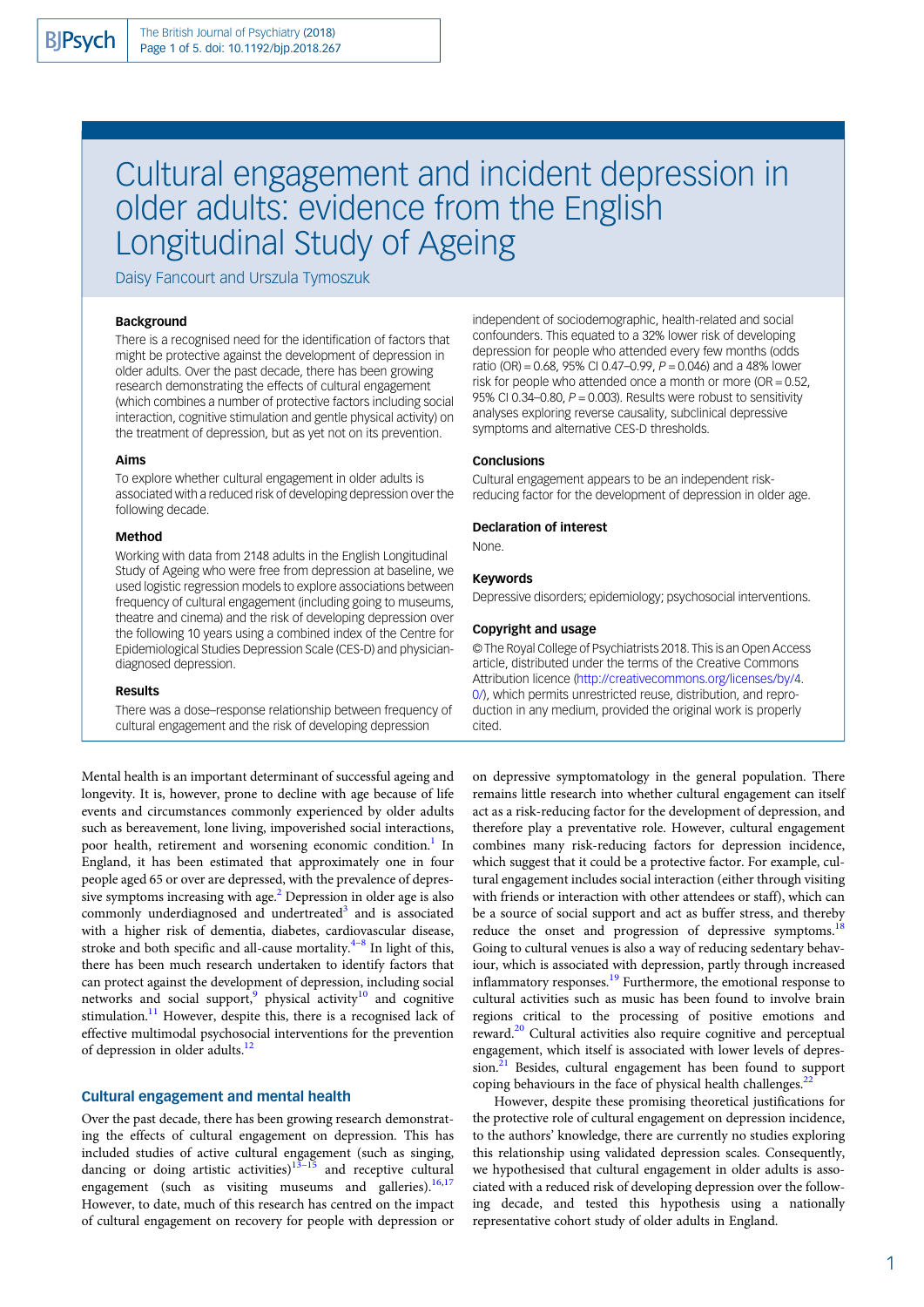# Method

#### **Participants**

We used data from English Longitudinal Study of Ageing (ELSA): a large, longitudinal cohort study representative of the English population of people aged  $\geq 50$  years established in 2002.<sup>[23](#page-4-0)</sup> The study received ethical approval from the National Research Ethics Service and all participants gave informed consent. We specifically worked with data from wave 2 (2004/2005) across every biennial wave through to wave 7 (2014/2015); a total of six waves and a decade of data.

#### Measures

### Cultural engagement

Our measurement of cultural engagement used self-reports by participants at wave 2 and consisted of three items asking about the frequency of visits to (a) the theatre, concerts or opera, (b) the cinema and (c) an art gallery, exhibition or museum. We combined responses from these three variables to create an overall frequency of receptive cultural engagement, with responses coded as never, less than once a year, once or twice a year, every few months, about once a month or twice a month or more. Because of the small sample size in the two most frequent visits categories, we collapsed these to provide an overall five-point scale.

### Depression

Depression was measured in two ways. First, we used the Centre for Epidemiologic Studies Depression Scale (CES-D), a widely used self-report measure of depressive symptoms used to identify people at risk of developing depression in the general population.<sup>24</sup> We specifically used the 8-item version, which has been found to have comparable psychometric properties with the full 20-item scale.<sup>[25](#page-4-0)</sup> Each item assesses negative affect symptoms or somatic complaints experienced in the past week using a binary reporting scale, with the total number of symptoms summed (0–8). Previous studies using the eight-item CES-D have used a score of three or greater to denote the presence of depression, and this cut-off has been validated against standardised psychiatric interviews with older adults. $25$  To identify whether participants scored above the threshold for depression at any of the waves across the 10 years, we assessed their overall CES-D score at all waves and if a score was three or greater at any wave, they were classed as having experienced a depressive episode.

The second way participants were identified as having experienced depression was if they reported that a doctor had diagnosed them with depression in the 2 years between each wave. This allowed us to identify participants where CES-D scores might have been raised between waves but were recovered by the point of assessment either through intervention (such as antidepressants or counselling) or otherwise.

## Covariates

We obtained information from wave 2 (baseline) on sociodemographic, health-related and social variables likely to confound associations between exposure and outcome. Sociodemographic covariates included age, gender, ethnicity (coded as White or Black and minority ethnic as ELSA is predominantly White British) and relationship status (in a couple versus without a partner). Socioeconomic position was assessed with net non-pension wealth quintiles, highest educational attainment (no qualifications; educational qualifications at age 16; educational qualifications at age 18; further educational qualifications) and employment status (full time; part time; not in employment).

In relation to participants' health and health behaviours, we assessed whether participants had a chronic/long-standing illness (including cancer, chronic obstructive pulmonary disease, diabetes, angina or a previous stroke), whether they had self-reported problems with eyesight or hearing likely to hinder their participation in cultural activities, and whether they had moderate or severe pain. We also measured self-reported alcohol intake (every couple of months or less; once or twice a month; 1–4 days per week;  $\geq 5$ days per week). In addition, we excluded participants registered as blind  $(n = 3)$  or reporting major difficulties with mobility (unable to walk 91.4 m (100 yards) or sit for 2 h,  $n = 460$ ).

For social variables, we measured social engagement using a composite score of how often participants had contact (whether face to face, over the phone or over email) with friends, children or wider relatives. We assessed whether participants were engaged in any civic activities (including being a member of a political party or environmental group, a tenants or neighbourhood watch group, a church or religious association, a charitable association, an education, arts or music class, a social club, a sports, gym or exercise class or any other society). We also recorded whether participants reported having a hobby or pastime, or reading a daily newspaper.

# Statistical analysis

Incidence rates of depression over the 10 years were computed by frequency of cultural attendance per 100 person-years, calculating the time to onset of depression measured biennially. We then used logistic regression analyses to calculate the odds ratio (OR) and 95% confidence intervals that over the 10 years of follow-up participants experienced a depressive episode. Model 1 adjusted for baseline subclinical CES-D score and demographic covariates: age, gender, marital status, ethnicity, educational attainment, employment status and wealth. Model 2 additionally adjusted for health and health behaviour covariates: eyesight, hearing, chronic health conditions, pain and alcohol consumption. Model 3 additionally adjusted for social covariates: social networks, civic engagement, having a hobby or pastime or reading a daily newspaper. To test for trend, we also modelled cultural engagement as a five-point continuous score, where the odds ratios represent a one-unit change in frequency of engagement.

For all analyses, because of the possibility of left-censoring, whereby participants could enter the study having had depression for many years and have different profiles of cultural engagement, we excluded all participants who had above-threshold depressive symptoms at baseline, who reported visiting a doctor about depression in the 2 years prior to our baseline, who had taken antidepressants or had counselling for depression in the 2 years prior to baseline, or who had an ongoing or recent (past 2 years) diagnosis of any other psychiatric condition ( $n = 335$ ).

We ran a number of sensitivity analyses to test the assumptions of our analyses. We first weighted all data using baseline crosssectional weights derived from ELSA to ensure the sample was representative of the English population and to account for differential non-response across the following 10 years based on demographic predictors.

The second set of sensitivity analyses explored whether analyses were affected by subclinical symptoms of depression at baseline that might have affected their patterns of cultural engagement or predisposed them to developing depression over the follow-up period by (a) excluding all participants who reported feeling depressed for much of the time over the past week at baseline (even if they had not reported a depression diagnosis or an above-threshold CES-D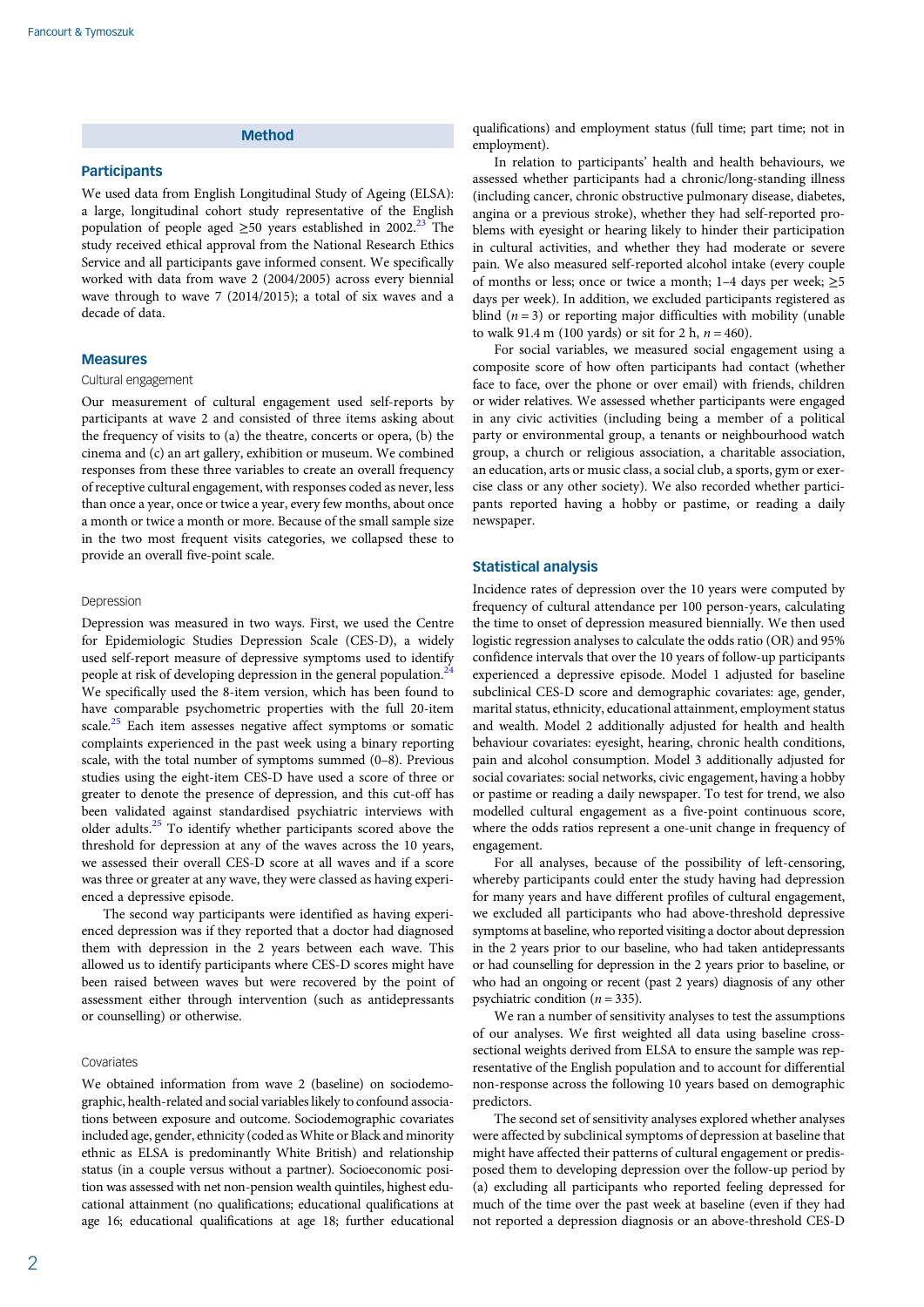score); and (b) excluding participants who had a CES-D score of two at baseline indicating possible subclinical symptoms.

The third sensitivity analysis explored the possibility of reverse causality (whereby precursors to the development of depressive symptoms may alter/reduce participation in cultural activities), by conducting a subgroup analysis excluding participants who developed depressive symptoms in the first wave following baseline.

The fourth sensitivity analysis tested whether excluding those with depression at baseline led to a biased sample, so we re-ran analyses including the 335 participants who already had depressive symptoms or a diagnosis of depression at baseline, which allowed us to assess whether cultural participation was associated with the development or continuation of depressive symptoms.

The fifth sensitivity analysis tested the assumption of a threshold of  $\geq$ 3 on the CES-D scale: as another study has suggested a threshold of  $\geq$ 4 for identifying people with elevated depression<sup>26</sup> we re-ran our analyses using this threshold.

Finally, in order to ascertain whether cultural engagement was merely a proxy for having a more open personality type, which itself might have been protective against developing depression, we also controlled for personality using the Midlife Development Inventory personality scale.<sup>[27](#page-4-0)</sup> Sensitivity analyses are shown in supplementary Tables 1-6 available at [https://doi.org/10.1192/bjp.](https://doi.org/10.1192/bjp.2018.267) [2018.267.](https://doi.org/10.1192/bjp.2018.267) All analyses were carried out using Stata SE Version 14.1.

# Results

# Description of the participants

Our sample included a total of 2148 participants. The frequency distribution for the demographic characteristics of the participants is presented in Table 1, along with descriptive data of frequency of cultural engagement. Participants had a mean age of 62.9 years (range 52–89). In total, 74.8% participants reported going to a gallery or museum at least once a year.

# Rate of depression by cultural attendance

At baseline, all participants were below the threshold for depression on CES-D, but over the next 10 years, 616 participants (28.7%) recorded a CES-D score above the threshold for depression or reported having been diagnosed since the last wave on at least one occasion. The overall incidence rate was 3.31 (95% CI 3.06–3.58) per 100 person-years. There was an above-average incidence rate for those who never engaged with culture or engaged only infrequently (up to once or twice a year) (Table 2). However, more frequent attendance (every few months or more) was associated with a below-average incidence rate.

#### Logistic regression analysis

Engaging with culture every few months or more was associated with a reduced risk of developing depression across the 10 years, independent of demographic factors (model 1), additional healthrelated factors and behaviours (model 2), and additional social and civic engagement (model 3). There was evidence of a dose– response relationship with more frequent attendance associated with a lower risk. For fully adjusted models, this equated to a 32% lower risk of developing depression for people who attended every few months (OR = 0.68, 95% CI 0.47–0.99,  $P = 0.046$ ) and a 48% lower risk for people who attended once a month or more (OR = 0.52, 95% CI 0.34-0.80,  $P = 0.003$ ) ([Table 3](#page-3-0)).

Tests for trend were significant (OR = 0.87, 95% CI 0.79–0.95,  $P = 0.002$ ). Less frequent attendance (just once or twice a year) appeared to be associated with a reduced risk of depression when

| Participant demographics<br>Table 1                                    |                          |  |  |
|------------------------------------------------------------------------|--------------------------|--|--|
| Covariates all measured at wave 2 ( $n = 2148$ )                       | <b>Values</b>            |  |  |
| Gender: women, n (%)                                                   | 1108 (51.6)              |  |  |
| Age, years: mean (s.d.)                                                | 62.9(7.5)                |  |  |
| Ethnicity, Black and minority ethnic: n (%)                            | 19 (0.9)                 |  |  |
| Relationship status, in relationship: n (%)                            | 1669 (77.7)              |  |  |
| Education, n (%)                                                       |                          |  |  |
| NVQ1/CSE or no qualification                                           | 547 (25.5)               |  |  |
| NVQ2/GCE O level                                                       | 470 (21.9)               |  |  |
| NVQ3 A level/higher education                                          | 710 (33.1)               |  |  |
| Degree                                                                 | 421 (19.6)               |  |  |
| Employment status, n (%)                                               |                          |  |  |
| Not working/retired                                                    | 1119 (52.1)              |  |  |
| Part time                                                              | 428 (19.9)               |  |  |
| Full time ≥35 h/week                                                   | 601 (28.0)               |  |  |
| Health-related issues                                                  |                          |  |  |
| Eyesight problems, n (%)                                               | 110(5.1)                 |  |  |
| Hearing problems, n (%)                                                | 297 (13.8)               |  |  |
| Chronic pain, n (%)                                                    | 46 (2.1)                 |  |  |
| Chronic illness, n (%)                                                 | 497 (23.1)               |  |  |
| Alcohol consumption, n (%)                                             |                          |  |  |
| ≥5 days per week                                                       | 609 (28.4)               |  |  |
| 1-4 days per week                                                      | 914 (42.6)               |  |  |
| Once or twice a month                                                  | 257 (12.0)               |  |  |
| Every couple of months or less                                         | 368 (17.1)               |  |  |
| Social isolation score (0-9), mean (s.d.)                              | 4.8(1.8)                 |  |  |
| Engaged in civic activities, n (%)                                     | 399 (18.6)               |  |  |
| Have a hobby, $n$ (%)                                                  | 1768 (82.3)              |  |  |
| Read a daily newspaper, n (%)                                          | 1448 (67.4)              |  |  |
| Frequency of cultural engagement                                       |                          |  |  |
| Never                                                                  | 216 (10.1)               |  |  |
| Less than once a year                                                  | 324 (15.1)               |  |  |
| Once or twice a year                                                   | 584 (27.2)               |  |  |
| Every few months<br>Once a month or more                               | 635 (29.6)<br>389 (18.1) |  |  |
|                                                                        | 616 (28.7)               |  |  |
| Number of participants with depression across<br>the 10 years, $n$ (%) |                          |  |  |

adjusting just for sociodemographic factors, but results were attenuated when considering other health and social covariates.

# Sensitivity analyses

Our sensitivity analysis found very similar results when weighting to account for missing data (using fully adjusted models: for every few months,  $OR = 0.71$ , 95% CI 0.48-1.05; for once a month or more, OR = 0.53, 95% CI 0.34–0.83) (supplementary Table 1).

When we took into account subclinical symptoms of depression at baseline through exclusions of participants feeling depressed over the previous week or participants with an indication of subclinical CES-D symptoms at baseline, results were materially unaffected (supplementary Table 2).

To test the reverse causal hypothesis of depressive symptoms leading to reduced engagement with culture, we re-ran the regression models excluding the 174 participants who showed above-threshold symptoms of depression in the first wave following baseline. This exclusion had little effect on the estimates (using fully adjusted

| <b>Table 2</b> Depression incidence rates per 100 person-years and 95%<br>confidence intervals by frequency of cultural engagement |                                                                    |                                                                                                     |  |  |  |  |  |
|------------------------------------------------------------------------------------------------------------------------------------|--------------------------------------------------------------------|-----------------------------------------------------------------------------------------------------|--|--|--|--|--|
|                                                                                                                                    | New cases of depression in<br>participants over the 10<br>years, n | Rate per 100<br>person-years<br>$(95% \text{ Cl})$                                                  |  |  |  |  |  |
| Never<br>Less than once a year<br>Once or twice a year<br>Every few months<br>Once a month or more                                 | 89<br>104<br>174<br>167<br>82                                      | 5.17 (4.20-6.37)<br>$3.80(3.14 - 4.61)$<br>3.47 (2.99-4.03)<br>2.99 (2.57-3.48)<br>2.31 (1.86-2.87) |  |  |  |  |  |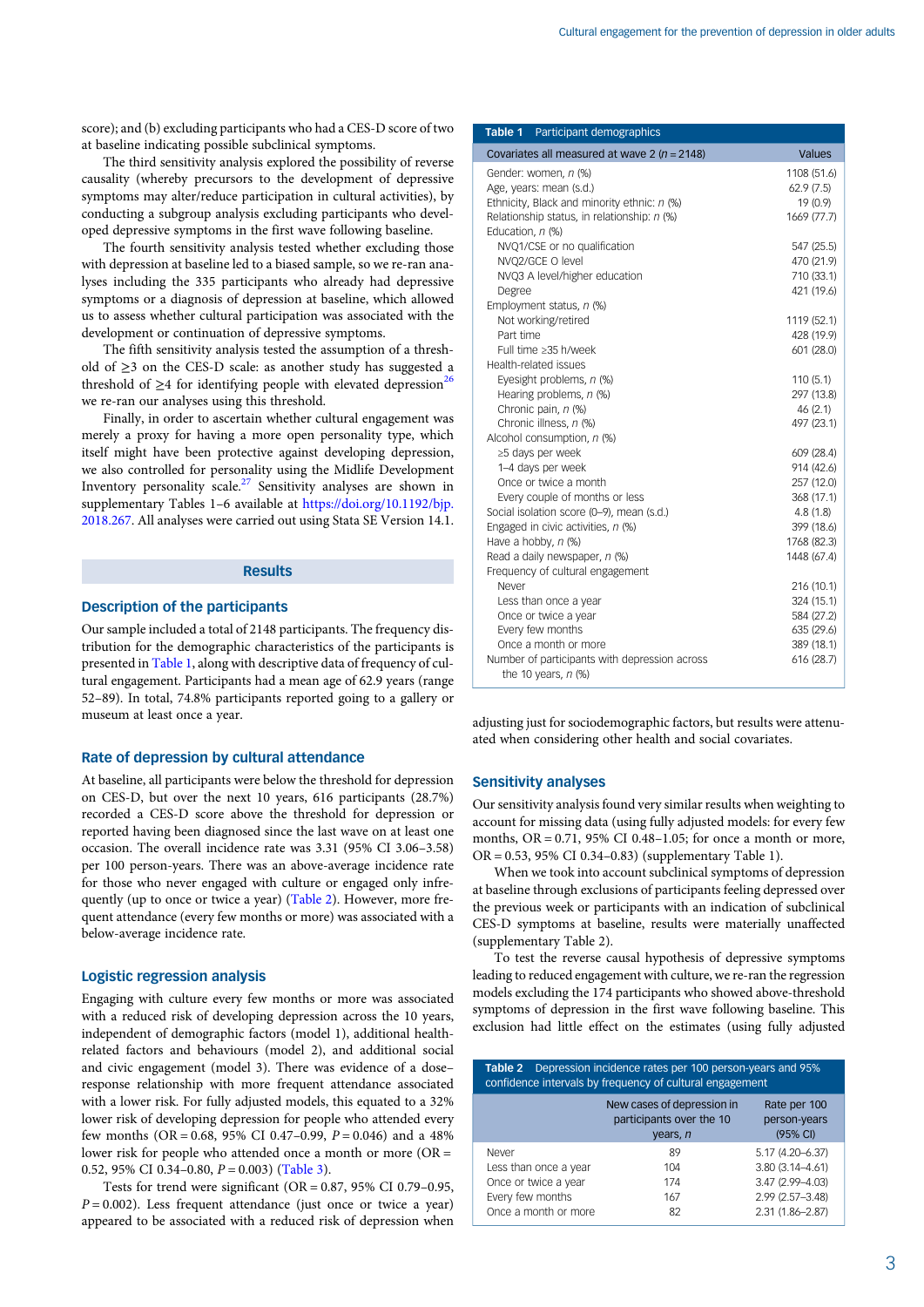<span id="page-3-0"></span>

| Associations between cultural engagement and the risk of developing depression over the following 10 years ( $n = 2148$ ) <sup>a</sup><br>Table 3 |           |               |       |           |               |         |           |               |       |  |
|---------------------------------------------------------------------------------------------------------------------------------------------------|-----------|---------------|-------|-----------|---------------|---------|-----------|---------------|-------|--|
|                                                                                                                                                   | Model 1   |               |       | Model 2   |               | Model 3 |           |               |       |  |
|                                                                                                                                                   | <b>OR</b> | 95% CI        |       | <b>OR</b> | 95% CI        | P       | <b>OR</b> | 95% CI        |       |  |
| Never                                                                                                                                             |           | Reference     |       |           | Reference     |         |           | Reference     |       |  |
| Less than once a year                                                                                                                             | 0.77      | $0.53 - 1.13$ | 0.19  | 0.80      | $0.54 - 1.18$ | 0.26    | 0.80      | $0.54 - 1.19$ | 0.27  |  |
| Once or twice a year                                                                                                                              | 0.71      | $0.50 - 1.01$ | 0.060 | 0.75      | $0.52 - 1.07$ | 0.10    | 0.74      | $0.51 - 1.06$ | 0.10  |  |
| Every few months                                                                                                                                  | 0.65      | $0.45 - 0.93$ | 0.018 | 0.69      | $0.48 - 1.00$ | 0.048   | 0.68      | $0.47 - 0.99$ | 0.046 |  |
| Once a month or more                                                                                                                              | 0.49      | $0.32 - 0.73$ | 0.001 | 0.52      | $0.34 - 0.79$ | 0.002   | 0.52      | $0.34 - 0.80$ | 0.003 |  |
| _____________                                                                                                                                     |           |               |       |           |               |         |           |               |       |  |

Results in bold are significant.<br>a. Model 1 adjusted for baseline depressive symptoms, age, gender, marital status, ethnicity, educational attainment, employment status and wealth. Model 2 additionally adjusted for eyesight, hearing, chronic health conditions, pain and alcohol consumption. Model 3 additionally adjusted for social networks, civic engagement, having a hobby or pastime, or reading a daily newspape

models: for every few months, OR = 0.67, 95% CI 0.44–1.02; for once a month or more,  $OR = 0.58$ , 95% CI 0.36-0.93; supplementary Table 3).

Including participants who already showed depressive symptoms at baseline also did not lead to results being attenuated (using fully adjusted models: for every few months,  $OR = 0.66$ , 95% CI 0.47–0.94; for once a month or more, OR = 0.57, 95% CI 0.38–0.84; supplementary Table 4).

Using the alternative cut-off score of ≥4 on CES-D, again results were materially unaffected, although there was a slight loss of power because only 419 participants with depression were detected over the 10 years compared with 616 using the lower threshold (using fully adjusted models: for every few months,  $OR = 0.67$ , 95% CI 0.44–1.01; for once a month or more, OR = 0.58, 95% CI 0.37– 0.94; supplementary Table 5).

Finally, results were maintained even when adjusting for open personality type (cultural engagement once a month or more, OR = 0.53, 95% CI 0.34–0.82; supplementary Table 6).

#### **Discussion**

# Main findings

The main finding of this study was a dose–response relationship between frequency of cultural engagement and the risk of developing depression over a 10-year period among adults aged ≥50 who were free from depression at baseline. Notably, this finding was independent of sociodemographic factors, health and behavioural factors and other forms of social and civic engagement including other hobbies, social interactions, community group and civic engagement. It was also independent of open personality type.

## Comparisons with findings from other studies

In relation to prior research, this is the first known longitudinal study to explore cultural engagement in relation to the prevention of depression in older age. One previous cross-sectional study found associations between receptive cultural engagement and both low anxiety and low depression (using the Hospital Anxiety and Depression Scale) as well as good satisfaction with life (using a single self-report item). $28$  However, as this study was crosssectional, it is unclear whether reverse causality was present.

Other cross-sectional studies have, in contrast, found no association between cultural engagement and feelings of anxiety and depression (using the EuroQol-5D). $^{29}$  $^{29}$  $^{29}$  Two previous longitudinal studies have explored mental health more broadly. A Swedish occupational cohort found weak associations between receptive cultural engagement in the workplace and emotional exhaustion (using the Maslach Burnout Inventory) but not depression symptoms (using the Hopkins Symptom Checklist).<sup>[30](#page-4-0)</sup> And a Swiss household study found no associations between receptive cultural engagement and either common somatic symptoms (using a cumulative scale similar

to the Patient Health Questionnaire) or prevalence of low mood or general life satisfaction (both using a single self-report item).<sup>31</sup> These studies are also set in the context of others that have found associations between receptive cultural engagement and well-being and life satisfaction.<sup>[32](#page-4-0)</sup> However, our study is the first to focus specifically on the prevention of depression in older age (rather than the presence of general mental health symptomatology) using a longitudinal sample and a validated depression scale.

# Strengths and limitations

The strengths of this study are that it used well-validated measures of depression and tested different thresholds, finding consistent results. It also used data from a large nationally representative cohort study with consistent collection of key variables every 2 years and a follow-up of a decade. The rich data-set enabled us to include all identified confounding variables in our statistical models.

The main limitation is that this study is observational rather than interventional. We have presented longitudinal associations that attempt to account for issues such as reverse causality and confounding. But causality cannot be assumed and it is possible that residual variables remain. Consequently, interventional studies are recommended as a way of exploring whether cultural engagement could be recommended as an activity to promote positive mental health in older adults and reduce the incidence rate of depression in older adults; especially those identified as being most at risk. Indeed, there have already been calls for more use to be made of cultural venues such as museums and galleries as sites for health promotion and public health interventions, $3<sup>0</sup>$  and these results suggest there could be benefits for mental health.

A further limitation is that it is possible that subthreshold low mood or depression may have contributed to reduced cultural engagement. However, we ran analyses with and without participants with depression at baseline, as well as further excluding participants who had taken antidepressants or had counselling in the past 2 years, who had even very minor symptoms of depression at baseline, who reported feeling low over the past week even if they did not score above-threshold at baseline and who went on to develop depression within 2 years of baseline. None of these additional analyses affected the significance of our results.

Finally, it is possible that a participant experienced a depressive episode in between waves but did not report it to their doctor and recovered by the next CES-D assessment. However, this is anticipated to be a very low number of participants and given the robustness of our findings in response to a range of sensitivity analyses we do not believe this would have affected the broad findings reported here.

# **Summary**

In conclusion, we found that engagement with cultural activities (including going to the cinema, museums or galleries or the theatre, concert or opera) appears to be an independent risk-reducing factor